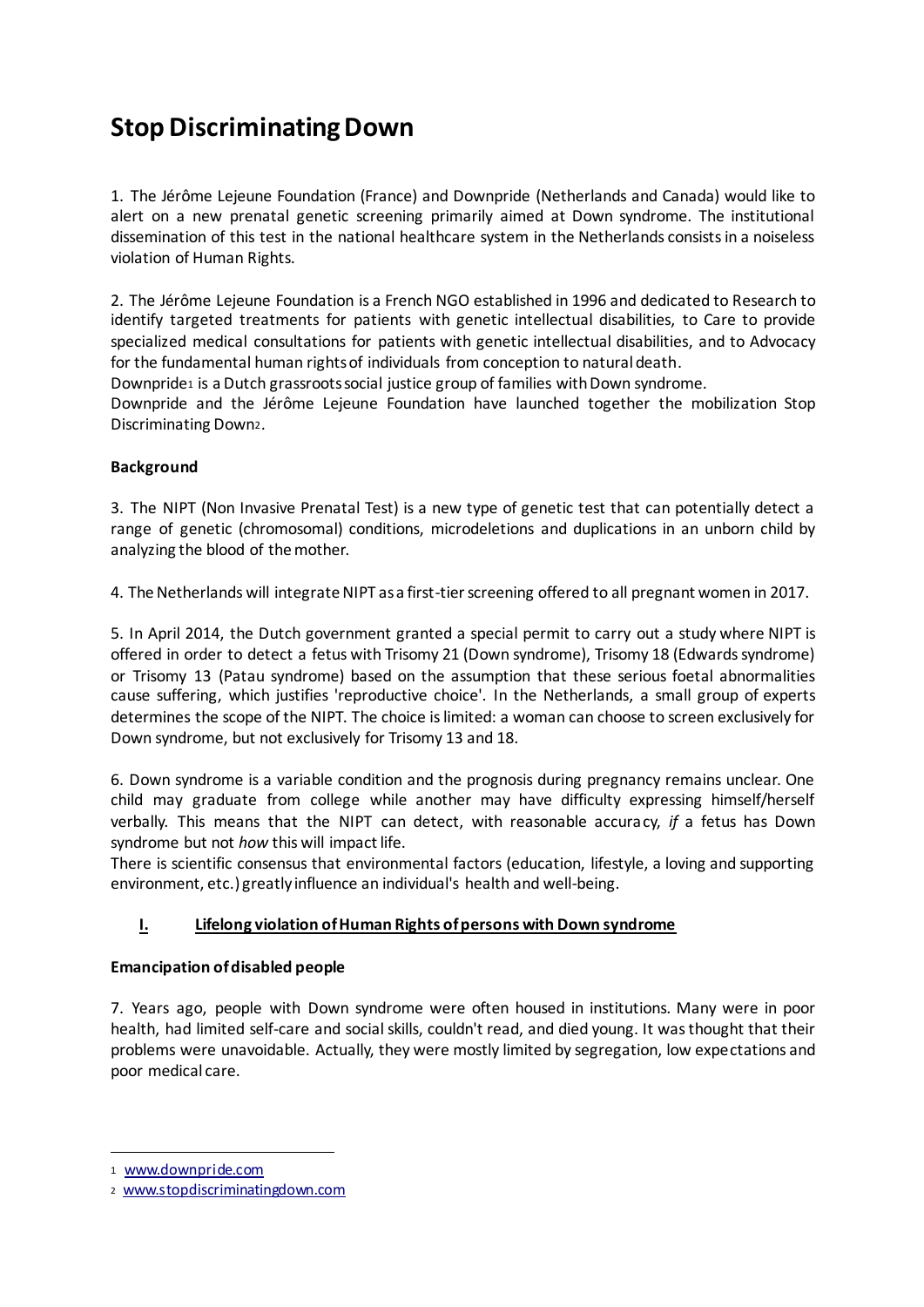8. *"Life expectancy for people with Down syndrome has increased dramatically in recent decades – from 25 in 1983 to 60 today. People with Down syndrome attend school, work, participate in decisions that affect them, have meaningful relationships, vote and contribute to society in many wonderful ways."<sup>3</sup>*

9. Decades ago society relied on institutionalization to segregate people with disabilities from society. Today we rely on prenatal genetic testing to make our selections in private, but the effect on society is the same.

## **Screening requires health gain**

10. The Oviedo Convention for the protection of Human Rights and Dignity of the Human Being with regard to the Application of Biology and Medicine: Convention on Human Rights and Biomedicine (Council of Europe, 1997) is the first legally-binding international text designed to preserve human dignity, rights and freedoms, through a series of principles and prohibitions against the misuse of biological and medical advances. Article 12 of the aforementioned Convention on predictive genetic tests specifies that "*Tests which are predictive of genetic diseases or which serve either to identify the subject as a carrier of a gene responsible for a disease or to detect a genetic predisposition or susceptibility to a disease may be performed only for health purposes or for scientific research linked to health purposes, and subject to appropriate genetic counselling.*" In the Netherlands, the Population Screening Act requires treatment and/or health benefits from screening.

11. The purpose of prenatal testing for Down syndrome is not health gain but to decide whether to carry a pregnancy to term, as may be the case with 'serious foetal abnormalities'. Many pregnant women and couples feel it is important to be given the choice to 'prevent' a life of serious suffering for the child and their family. The Dutch government granted a special permit to carry out the NIPTstudy based on the assumptions that Down syndrome is a serious foetal abnormality causing suffering which justifies 'reproductive choice'.

#### **What constitutes 'serious suffering'**

1

12. According to conventional medical definitions, 'serious' means an abnormality that is life threatening and/or severely limits quality of life. For example, Trisomy 13 and 18 are considered 'serious' chromosomal conditions because they severely limit life expectations, which the Dutch Health council justifies as a ground for prenatal screening.

13. Nowadays, medicine knows how to treat symptoms associated with Down syndrome: cardiac and digestive disorders, orthopaedic and visual malformations, etc.

14. 'Serious' can also refer to development or IQ: children with IQ scores lower than 50 are considered to be 'severely' intellectually delayed. Children with Down syndrome have on average an IQ between 50 and 60 which is usually referred to as 'mildly delayed'. <sup>4</sup>

15. While the variability of Down syndrome can lead to ambiguous views, the average life-span, IQ and other possible life-limiting factors do not qualify to be defined as 'serious'.

- 4 http://www.nationaalkompas.nl/gezondheid-en-ziekte/ziekten-en-aandoeningen/psychischestoornissen/verstandelijke-beperking/beschrijving/
- http://mens-en-gezondheid.infonu.nl/aandoeningen/78742-syndroom-van-down-kenmerken-gedragerfelijkheid.html

<sup>3</sup> http://www.ndss.org/Down-Syndrome/Down-Syndrome-Facts/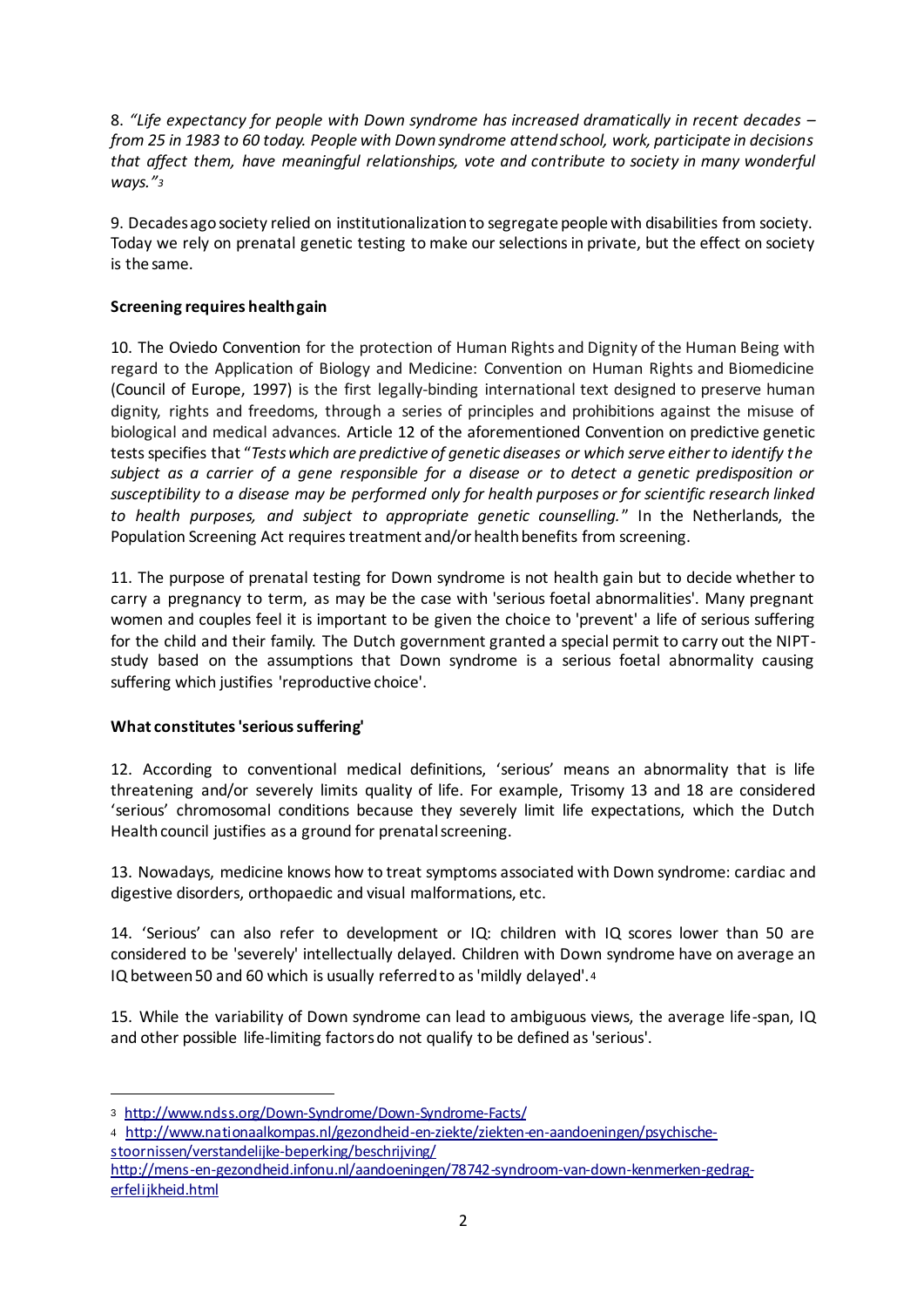16. People with Down syndrome themselves refute the assumption that their condition constitutes suffering further: research among a large population shows that persons with Down syndrome and their families have an above average appreciation for life, not depending on their individual functional skills5. The majority of persons with Down syndrome (according to some American research6 99%) report to be content with their lives. Other research7 shows that 88% of siblings and parents experience Down syndrome positively in their family. Dutch Research Organization TNO8, reports that 8 out of 10 parents, and 9 out of 10 siblings in the Netherlands say Down syndrome has enriched family life.

## **Prenatal exclusion affects those living with Down syndrome negatively**

17. The UNESCO International Bioethics Committee reported: "*A widespread use of NIPT, namely as general screening in order to detect abnormalities, followed by an abortion, is perceived by some people as an evidence of the will to avoid permanent pain in a lifetime, by others as a sign of a situation of the exclusion society gives to people affected by this illness, meaning indirectly that certain lives are worth living, and others less.*"<sup>9</sup>

18. On one hand, healthcare, housing, education and equality in society are ongoing matters of serious concern. On the other hand, the State pours hundreds of millions of Euros into screening programs. By investing in prenatal selection, the State encourages in society the mentality of not investing in the lives of persons with Down syndrome.

19. In 2011 the NIPT was introduced. At the same time, funding for research into Down syndrome has been shrinking10. Despite Down syndrome being one of the most common genetic varietion in the population, it is also the most underfunded. A sign that society has found the 'solution' in the prenatal exclusion of people with Down syndrome.

20. A policy of routine prenatal screening and targeted abortion against persons with Down syndrome necessarily has negative consequences in terms of stigmatization, welcome, inclusion and care for children with Down syndrome who grow up in our societies.

# **II. Violation of Human Rights of unborn babies with Down syndrome**

#### **Public and medical opinions do not reflect the positive reality of life with Down syndrome**

21. Making screening widely available for Down syndrome and pushing for abortion implies that babies don't have the same value. This is particularly reflected in the high number of abortions around the world if Down syndrome is diagnosed.

<sup>-</sup><sup>5</sup> Brian G. Skotko, Susan P. Levine, and Richard Goldstein, *Having a Son or Daughter with Down Syndrome: Perspectives from Mothers and Fathers*, American Journal of Medical Genetics, 2011.

<sup>6</sup> Brian G. Skotko, Susan P. Levine, and Richard Goldstein, *Self-Perceptions From People With Down Syndrome*, American Journal of Medical Genetics, 2011.

<sup>7</sup> Brian G. Skotko, Susan P. Levine, and Richard Goldstein, *Having a Brother or Sister With Down Syndrome: Perspectives From Siblings*, American Journal of Medical Genetics, 2011.

<sup>8</sup> TNO Brochure, een kind met Downsyndroom: Hoe ervaren ouders, broers en zussen een kind met Downsyndroom. https://www.tno.nl/downloads/folder\_downsyndroom\_voor\_zwangeren.pdf

<sup>9</sup> *Report of the IBC on Updating Its Reflection on the Human Genome and Human Rights*, UNESCO, October 2015. http://unesdoc.unesco.org/images/0023/002332/233258E.pdf.

<sup>10</sup> https://www.disabilityscoop.com/2012/02/24/funding-down-syndrome-shrinks/15058/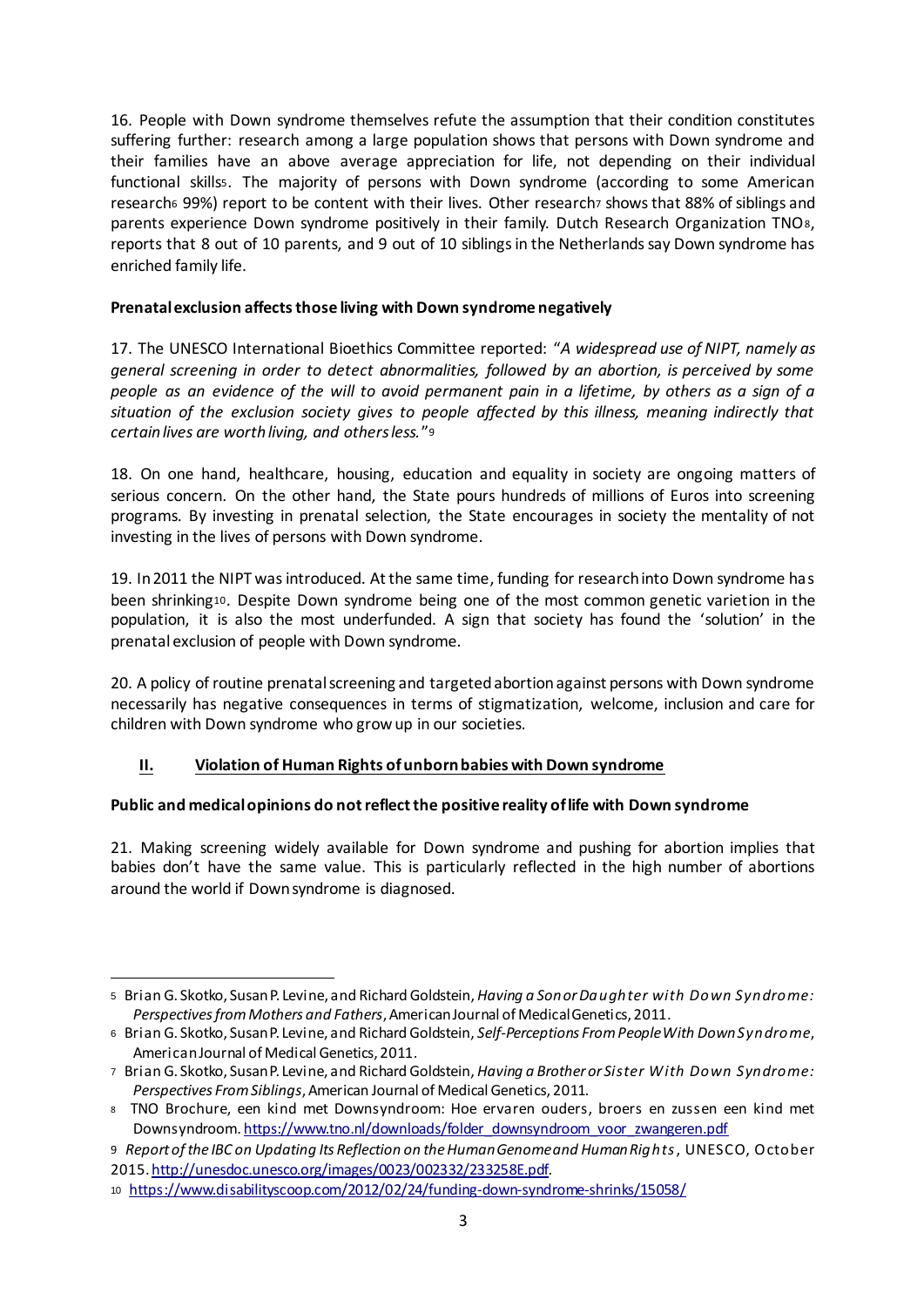22. 10 out of 18 European countries are reported to have an average abortion rate of 88% after a diagnosis of Down syndrome<sup>11</sup>.

In the Netherlands, the abortion rate during the past 23 years was between 74 and 94% after Down syndrome was diagnosed.<sup>12</sup>

23. According to a 2013 study, one in four participants said they had been encouraged by a medical professional to abort, and many received inadequate information and little compassion13. Similar findings are confirmed in other studies.<sup>14</sup>

24. Blackbook Downsyndrome15 gathered testimonies of parents receiving inadequate support or feeling pressured to proceed to screening or abortion. They talk of their initial fears and worries not reflecting the reality and joy they experience parenting a child with Down syndrome. Blackbook Downsyndrome was presented to the Dutch Minister of Health in February 2016.

25. A widely offered NIPT leads to the disproportionate stigmatization of children with Down syndrome compared to the reality of their disability. States promoting 'reproductive choice' are at least partly responsible for individual choices leading to the disappearance of people with Down syndrome.

#### **Economical aspects of screening negatively affect solidarity**

26. The UNESCO recalled in 2015: "*Prevention as a social objective, focused, for example, on reducing care costs for people with congenital conditions or disabilities, cannot be the goal of such screening. That would imply a discriminatory practice that sends the message that these people are unwelcome in society.*"<sup>16</sup>

27. According to the Dutch Health council, *"Prevention in terms of a societal objective, like saving costs in caring for people with congenital conditions or handicaps, is not the aim of this screening. If this were true, those who claim prenatal screening for fetal conditions is a discriminating practice which message is that people with handicaps or genetic conditions are not welcome in society, would be right."*

28. One recent tweet a disability blogger received read: "*Should we read in the posts about how much money your (disabled) daughter has cost the tax-payer already?"* Such comments are increasingly common on social media and follow Dutch media attention focusing on financial aspects of disability.

29. Here's one example. A pediatrician and CEO of a Belgian lab offering NIPT to Dutch women, said: "*If the births of 50 children (with Down syndrome) are prevented, the NIPT will pay for itself".<sup>17</sup>*

-

<sup>11</sup> http://www.ncbi.nlm.nih.gov/pubmed/18410651

<sup>12</sup> https://www.nrc.nl/nieuws/2015/06/18/diagnose-van-downsyndroom-leidt-in-meer-dan-90-pr-1504942 a1005981

<sup>13</sup> http://www.ncbi.nlm.nih.gov/pubmed/24447016

<sup>14</sup> http://www.ncbi.nlm.nih.gov/pubmed/15746657

http://www.nature.com/gim/journal/v13/n8/full/gim2011117a.html

<sup>15</sup> The Dutch Blackbook online: http://online.fliphtml5.com/bzvo/gskb/#p=1

<sup>16</sup> *Report of the IBC on Updating Its Reflection on the Human Genome and Human Rights*, UNESCO, October 2015. http://unesdoc.unesco.org/images/0023/002332/233258E.pdf

<sup>17</sup> http://jababy.nl/zwangerschap/gezondheid/bloedtest-belgie-populairder-dan-ooit/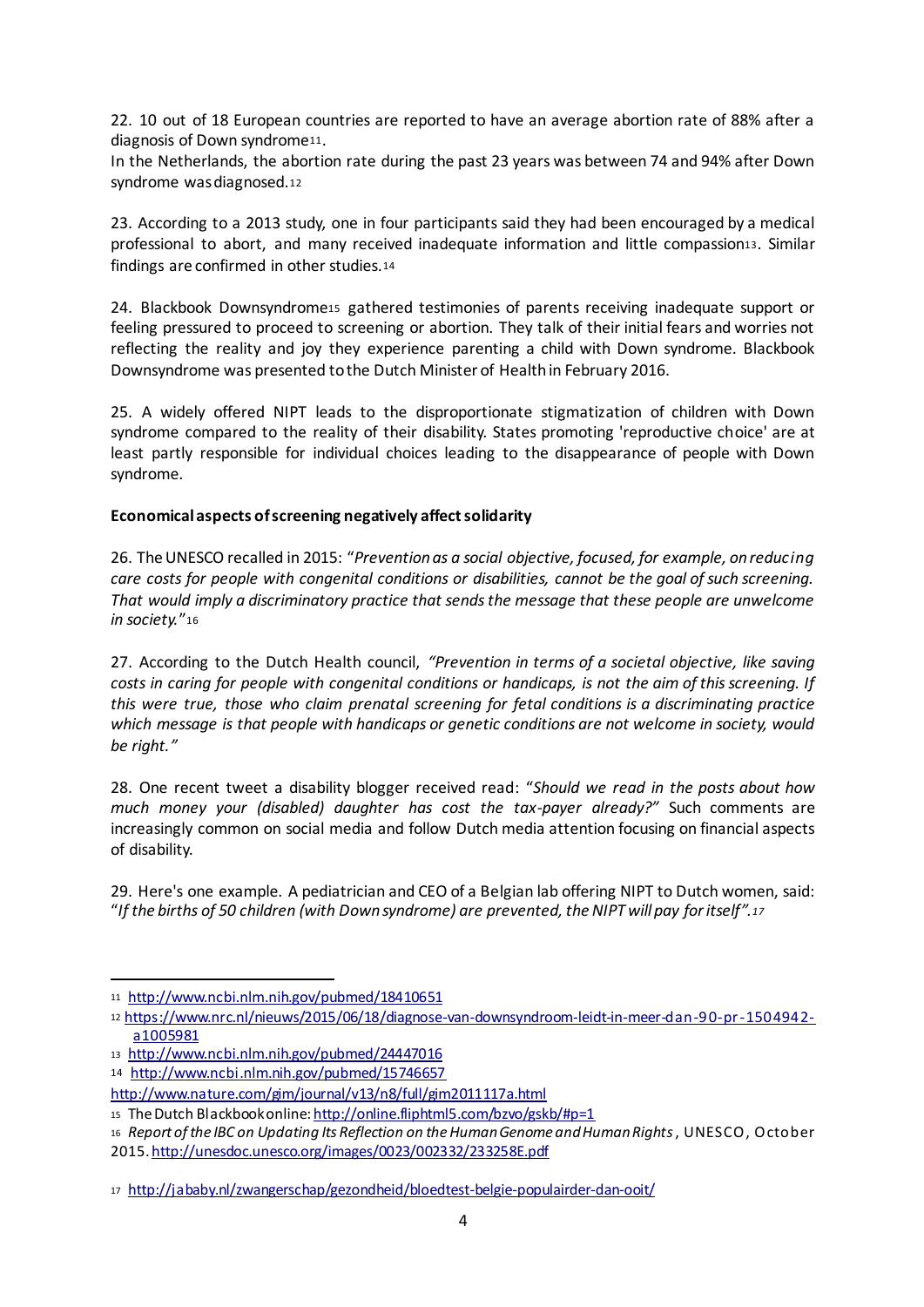#### **Persons with Down syndrome have the same right to exist as others**

30. In comparison, people who have albinism, another genetic variation, are rightfully protected by several international texts asking States to prevent discrimination and eradication on the basis of strong prejudices.

31. A policy of routine prenatal screening leads to higher number of abortions, which in turn negatively affects acceptance, participation, care and solidarity for 'expensive' and 'preventable' conditions.

32. The Preamble of the Convention on the Rights of the Child states that "*the child, by reason of his physical and mental immaturity, needs special safeguards and care, including appropriate legal protection, before as well as after birth*." Article 1 of the CRC defines a child as "*every human being below the age of eighteen years*."

33. The Netherlands should review its policies and adequate them to its international obligations. The Netherlands should protect the life of all children, including those diagnosed with Down syndrome.

#### **III. Violation of Human Rights of pregnant women and couples**

#### **Collective solidarity becomes woman's responsibility**

34. A woman's reproductive freedom is strongly valued in Western countries. This freedom is at stake in a time of increasing medicalization and screening.

35. Screening is formally offered as a 'free choice' but expectations, inclusion, education, support, etc. influence choices. In fact, cultural and societal attitudes may be the most important factor in a woman's decision.

36. Equality is required to guarantee freedom of choice to women. However society becomes less accepting of 'preventable conditions' *because* choice exists. Therefore women's decisions are not equally supported.

The system of routine screening now places disability on women's individual shoulders instead of carrying 'the weight' in solidarity.

The initial good intention of liberating women has become a decision-trap: the woman who knowingly gives birth to a child with a disability is perceived to be responsible for the disability, precisely *because* this 'choice' exists. Whatever she chooses, a woman is always 'guilty': either of giving birth to a child with a known disability, or terminating the life of an unborn child.

37. For example, this woman 'lost' her boyfriend when she refused to terminate her pregnancy18; this woman said terminating her pregnancy was the blackest decision she had to make in her life19.

#### **Danish case shows how 'choice' becomes 'responsibility'**

-

38. The other factor affecting 'choice' is, as UNESCO International Bioethics Committee highlights, that a widely offered NIPT would have the disadvantage of a participation considered as self-evident and presented as such by care providers. "*This may lead to pregnant women (and their partners) not* 

<sup>18</sup> http://www.kekmama.nl/article/gespot/in\_het\_magazine/portretten\_ouders\_met\_een\_downkind

<sup>19</sup> http://www.trouw.nl/tr/nl/4516/Gezondheid/article/detail/3770827/2014/10/17/Wie-kiest-er-voor-eenkind-met-Down.dhtml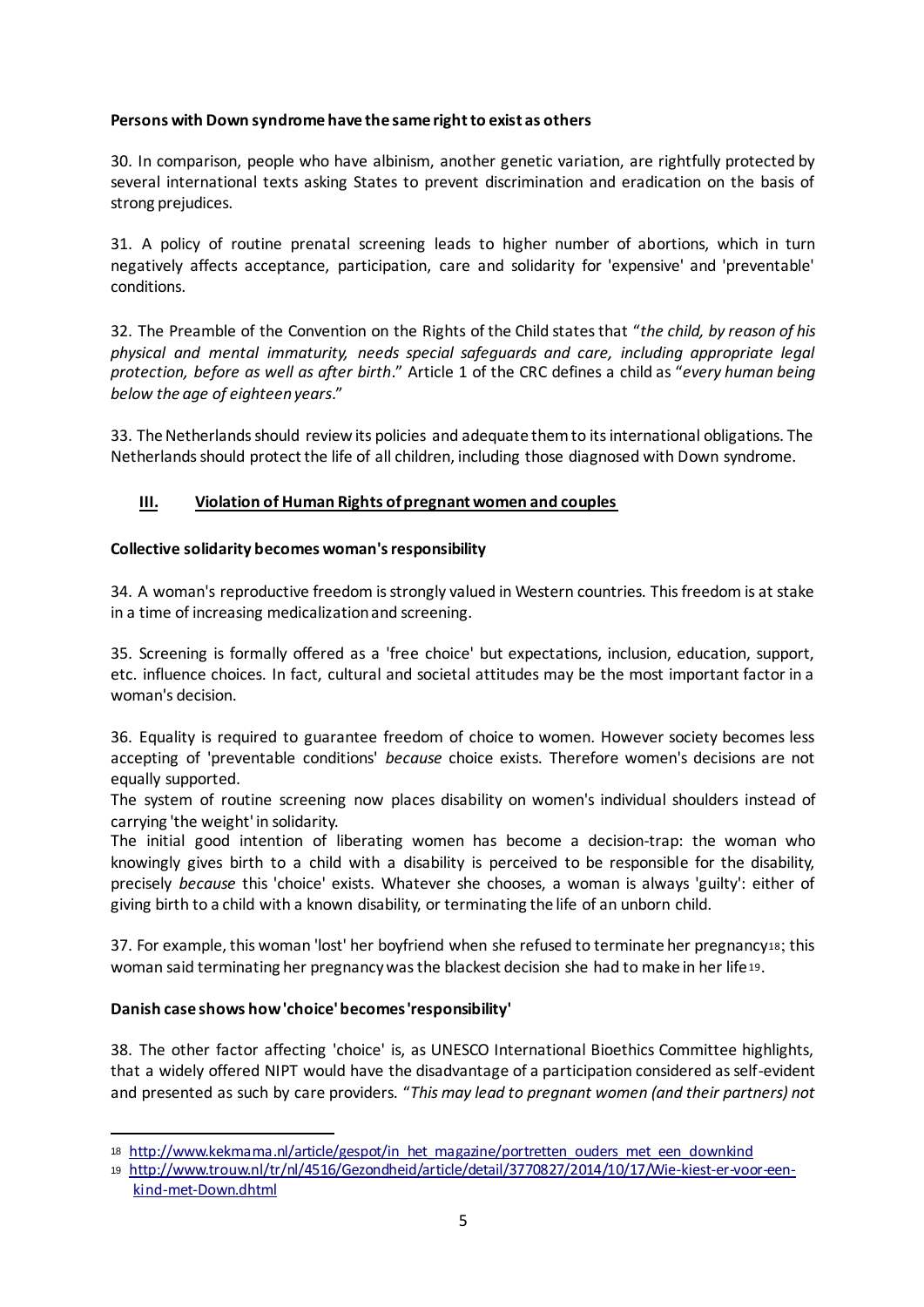*fully realising that the test results may leave them with a major and possibly extremely difficult decision. Ironically, the introduction of a test that may bring informed choice to more pregnant women may undermine this goal in practice, if NIPT is used without thinking enough about the impact.*"

39. In Denmark, Down-screening was widely implemented in 2004 as part of their National screening program. Formally offered as a choice, screening has become so accepted, that practically all expectant parents undergo screening. Last year, 98% of pregnant women who were revealed to be carrying an unborn child with Down syndrome chose to have an abortion. A recent documentary entitled *Dead over Downs* highlights the reality of 'choice' in Denmark: parents are routinely misinformed, intimidated and have to strongly defend their decision towards medical staff and society. The freedom to choose has become a duty to abort.

40. In the Netherlands, the uptake of screening was traditionally low (around 27%) due to the relative risk of invasive screening. The Dutch Health council expects that women will increasingly choose the NIPT and refers to this increase as a 'moral advantage' in its report *Nipt, dynamics and ethics of prenatal screening*.

# **IV. Chromosomic racism and extinction of the community of persons with Down syndrome**

41. Routine Down syndrome screening and selection is against the Charter of Fundamental Rights of the European Union which condemns "*Any discrimination based on any ground such as (...) genetic features, (...) disability*" (article 21), and forbids "*eugenic practices, in particular those aiming at the selection of persons*" (article 3).

42. If we let genetic tests contribute to erase people with Down syndrome, nothing will stop the *chromosomic racism<sup>20</sup>* currently decimating the Down syndrome community. Other groups and genetic variations will suffer the same fate.

43. Article 11 of the Oviedo Convention on non-discrimination specifies that "*Any form of discrimination against a person on grounds of his or her genetic heritage is prohibited*." In 1997, UNESCO adopted an Universal Declaration on the Human Genome and Human Rights claiming that "*the human genome is the heritage of humanity*; *the dignity and human rights of every individual should be respected, regardless of his or her genetic characteristics*, that *dignity makes it imperative not to reduce individuals to their genetic characteristics and to respect their uniqueness and diversity* ; and that *the human genome, subject to mutations, contains potentialities that are expressed differently according to each individual's natural and social environment*" (articles 1, 2 and 3).

44. *The Copenhagen Post* reported in October 2015<sup>21</sup> that Down syndrome is "*heading for extinction*". This wording does not adequately describe the systematic measures (prenatal screening to select) taken to impede the birth of a targeted group of persons with similar genetic features, leading to the deliberate destruction of the group itself.

45. In this context, we hereby call for recommendations to the Netherlands to:

- Stop systematic prenatal screening programs that target Down syndrome and deliberately encourage abortion as part of public health programs.
- To consider the decrease of the number of abortions for Down syndrome as a state priority.

-

<sup>20</sup> Pr Jérôme Lejeune: "*Chromosomic racism, like any other kind of racism, is terrible.*"

<sup>21</sup> http://cphpost.dk/news/down-syndrome-heading-for-extinction-in-denmark.html